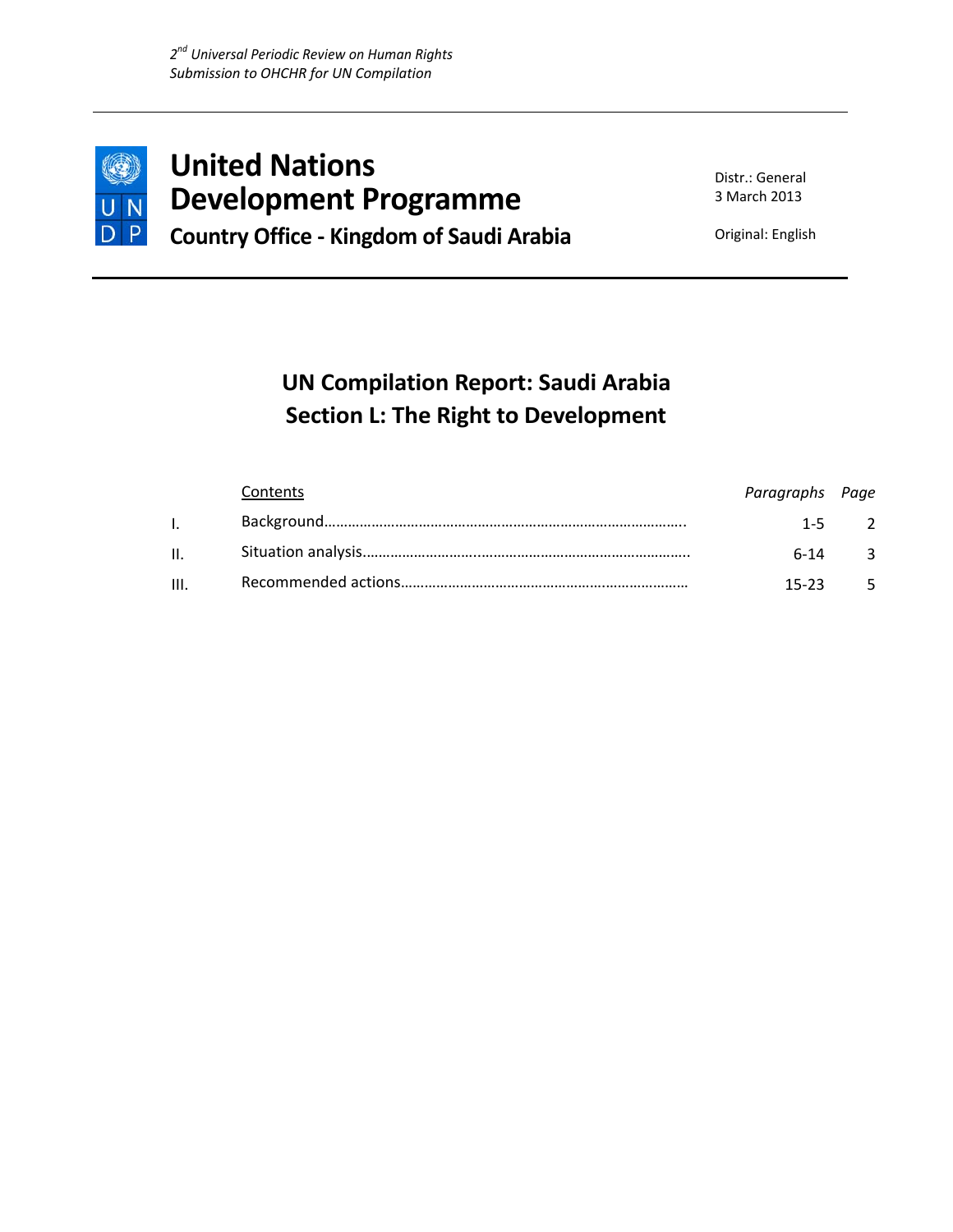## **UN Compilation Report : Saudi Arabia Section L: The Right to Development**

### **Part I. Background**

- 1. The 1986 Declaration on the Right to Development (RtD) marked its 25<sup>th</sup> anniversary in 2011, a historical year with civil society around the world calling for a form of development that better addresses concerns of accountability, equity and inclusion. This agenda for change has also had resonance with policy makers and development practitioners in Saudi Arabia, emerging in response to deficiencies within the standard model of development which has often resulted in challenges of exclusion and inequity for the vulnerable in society.
- 2. The RtD framework is an important reference point, with civil society increasingly envisaging a form of development in line with the RtD framework, as "a comprehensive economic, social, cultural and political process, which aims at the constant improvement of the well‐being of the entire population and of all individuals on the basis of their active, free and meaningful participation in development and in the fair distribution of benefits resulting there from".<sup>1</sup>
- 3. If there is one lesson from events in the Arab region since the  $1<sup>st</sup>$  UPR, it is that development is about more than improvements in average socio‐economic indicators such as general access to income, health and education.<sup>2</sup>In Saudi Arabia, vulnerable groups, such as women, youth, migrants and religious minorities, increasingly express their need for more equitable and rights‐ based approaches to development. Expectations are emerging for more balanced development in which "[a]ll human rights and fundamental freedoms are indivisible and interdependent; equal attention and urgent consideration should be given to the implementation, promotion and protection of civil, political, economic, social and cultural rights".<sup>3</sup>
- 4. Development is about more than charity and achieving minimum levels of social welfare; it is also about issues of inclusion, accountability and justice and it is these more contentious aspects of the RtD agenda that have emerged as central issues of focus. The RtD calls for a shift in development discourse from an orientation on needs and charity, to one focused on citizen rights, state responsibilities and cooperation.
- 5. As noted by the UN Common Country Strategic Framework in Saudi Arabia (2012‐2016), a human rights based approach is built around the explicit identification of rights‐holders (people) and duty‐bearers (government) responsible for together delivering on national development goals.4 Such an approach in the Kingdom can move development policies and results from the realm of charity to a more measurable and enforceable realm based on accountability.

 $\overline{a}$ 

<sup>1</sup> UN, *Declaration on Right to Development*, UN General Assembly Resolution 41/128, 4 December 1986, Prologue. New York (1986). 2 OHCHR, *Towards Freedom from Fear and Want: Human rights in the post‐2015 agenda*, UN System Task team on the Post‐2015 UN

Development Agenda, Geneva, at 3 (2012).

 $3$  Ibid, Art. 6 (2).

<sup>4</sup> UN, *Common Country Strategic Framework in Saudi Arabia (2012‐2016),* Office of the UN Resident Coordinator, Riyadh(2012).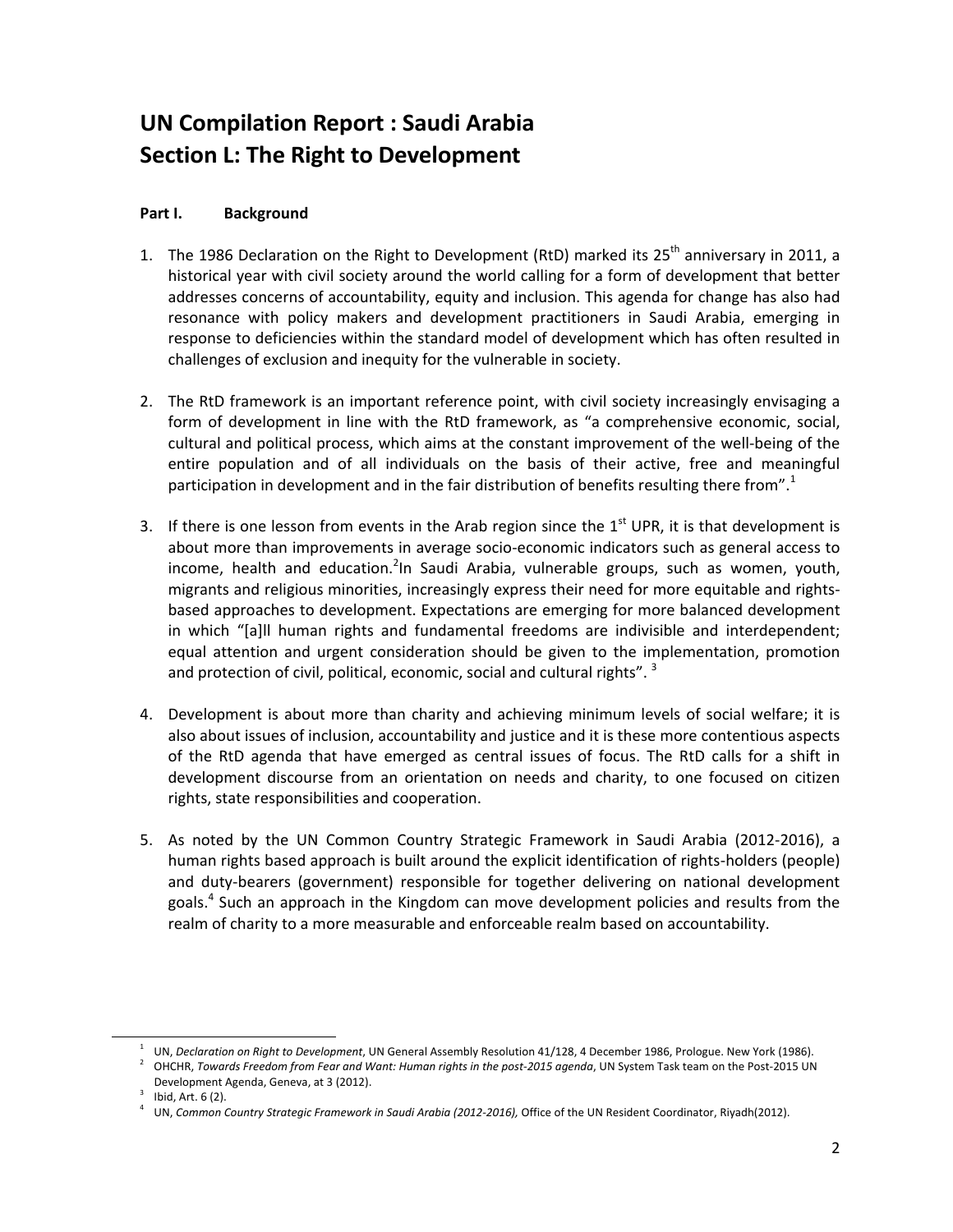### **Part II. Situation Analysis**

- 6. In the years since the 1st UPR round in 2009, voices have arisen in of Saudi Arabia for greater accountability, equity and inclusion in the process and results of development. Despite the overall positive trends in aggregate socio‐economic indicators of development, gaps exist in moving to a more rights‐based model of development. Calls for more accountable and participatory decision‐making are on the rise, as are calls to address issues of equity and exclusion for vulnerable groups like women, youth, religious minorities, and expatriate workers.
- 7. *Inclusion and accountability in development:* The years since the 1<sup>st</sup> UPR have seen rising aspirations among vulnerable groups in the Kingdom seeking a more inclusive and accountable form of development. This includes increasingly vocal calls for women's rights in recent years, resulting among other things in emergence of a new women vote policy under which women are expected to stand as candidates and vote in the next municipal elections planned for 2015. Saudi youth too have emerged as vocal agents of change within society, utilizing social media, non‐governmental foundations, and university platforms to call for an end to corruption, improvement in quality and scope of educational opportunities, and ways to address the right to employment. Political and empowerment of youth and women is increasingly seen as a means of achieving national development goals by engaging the innovative, creative and intellectual strengths of the country's youngest and brightest talents.
- 8. The years since the  $1<sup>st</sup>$  UPR have also seen a continuation of serious challenges for creating a more inclusive and accountable context for expatriate workers. Expatriate workers are now a core driver of growth and development in the Kingdom, making up over 86% of the private sector workforce. Low-skilled expatriate workers in particular continue to face challenges of racism, social exclusion and lack of accountability from abuse of power. The plight of female domestic workers is of particular concern as noted in parallel NGO submissions. One sign of progress has been a more positive position by the Kingdom during formulation of the new UN Convention on Domestic Workers in recent years, emergence locally of a new draft labor law in 2012 that if passed would adapt the individual sponsorship ('kafala') system and passport control rules, and a new regulation requiring sponsors to enroll workers in a health insurance plan, just a few efforts among many to address many legal, institutional and social barriers to change.
- 9. *Sustaining development results:* As noted by the RtD framework, countries have the sovereign right to develop and benefit from their natural resources. Over the years Saudi Arabia has taken large benefit from the export of oil to capitalize an extensive system of social welfare measures achieving aggregate improvements in access to income, health and education. But as per capita energy consumption surges owing to urban‐industrial expansion and population growth, a key challenge is to balance today's expanding local use of energy with the need to carry forward the socio-economic benefit of natural assets to future generations.<sup>5</sup> Among the barriers to reduced energy intensity locally is an extensive system of energy subsidies and emergence over years of a sense of entitlement and a right to low-cost energy. Aspired areas for progress include a new commitment by Government to expand energy efficiency and renewable energy as a means of conserving oil reserves for future generations export revenues. With energy governance at the core of Saudi development, a need has emerged to find a new and forward looking balance

 $\overline{\phantom{a}}$ 

<sup>&</sup>lt;sup>5</sup> UN, UN Common Country Analysis, Office of the UN Resident Coordinator, Riyadh (2012).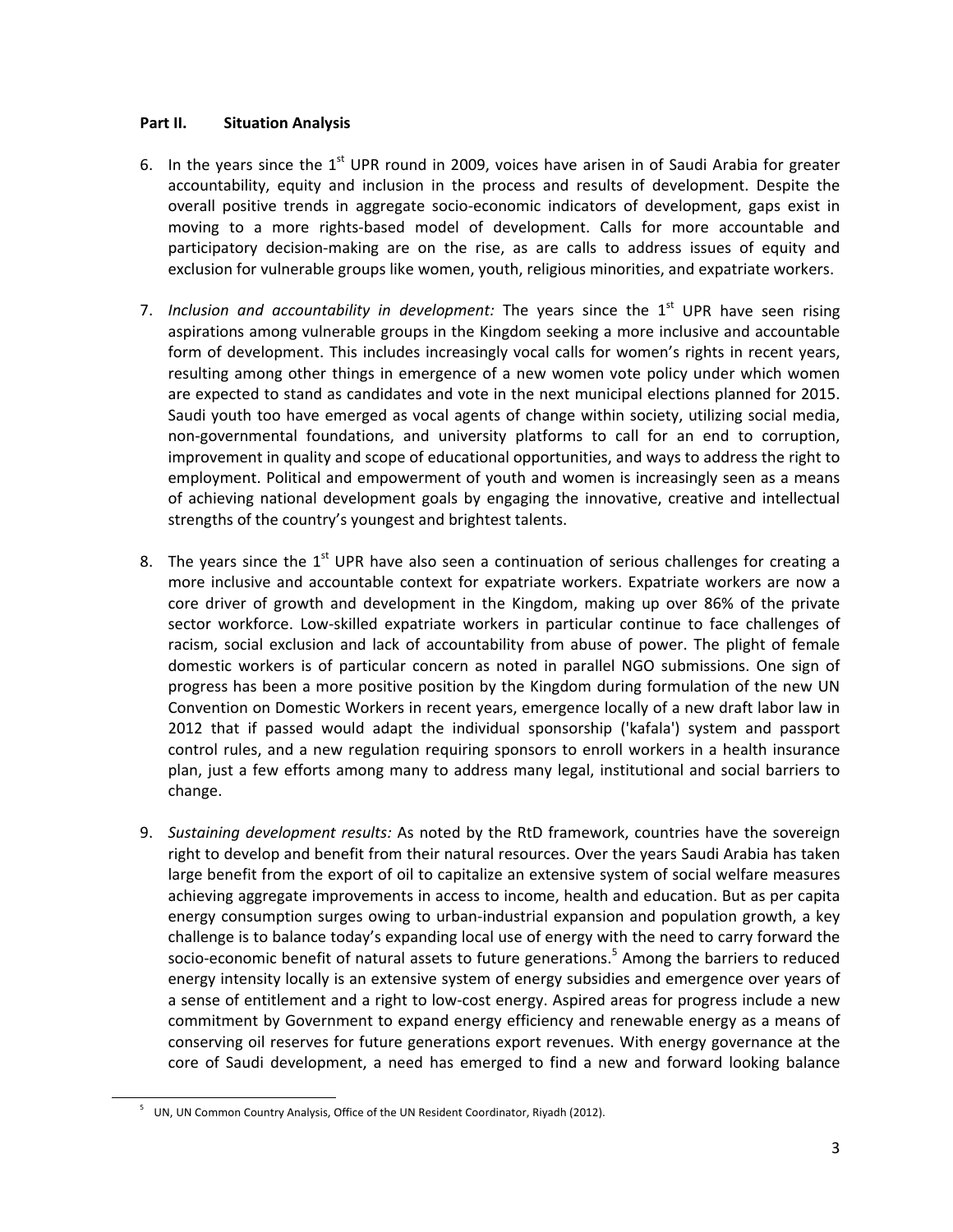between the right to affordable energy today and the right to development for future generations.

- 10. Other key natural resources of critical implications for the future of development in Saudi Arabia are water and arable land. With one of the world's lowest per capita levels of both resources, trends of declining groundwater and arable land bring risks for the future of development. While general access to water and food are secured through investments into local desalination systems and overseas food production respectively, these are increasingly costly means of achieving the right to water and the right to food. In the case of desalination, a highly energy intensive network of desalination systems is emerging as a leading source of local demand for energy, and thereby creating large opportunity costs to future development from reduced oil export potentials. A particular concern is also nexus between decreasing resilience of systems of groundwater and arable land, and the vulnerable communities who inhabit such areas.
- 11. Another important trend of relevance to water security in the years has been the increasing frequency and severity of impact of rising temperatures, coastal storms and natural disasters. The years since the 1<sup>st</sup> UPR have seen some of the highest-ever recorded temperatures in Saudi Arabia, while the Red Sea coast of the Kingdom has been witness to devastating events in recent years. Both rising temperatures and more frequent storms have converged in recent years to catalyze greater debate and recognition in society, particularly among a more globally connected youth, of the risks that climatic change bring to human development.
- 12. As trends of urban‐industrial growth continue, and rates of pollution and ecological impact grow, many in society are also concerned with their right to live in a healthy environment. Saudi Arabia also now has one of the world's highest per capita levels of waste generation, with urban‐industrial expansion in recent years bringing increasing risks of toxic pollution to water quality and human health. Of particular concern is the impact of rising environmental risks in vulnerable communities, who often feel the brunt of rising pollution impacts, but are least equipped to adapt, recover or contest.
- 13. *Equity in development:* Another key trend in the years since the 1st UPR of central importance under the RtD framework is the increase of social calls for more equitable distribution of development results and benefits of growth among the Kingdoms' regions. Despite overall positive trends in GDP growth in recent years, including a record 5.7% growth in 2012,andgains registered in diversification of the economy beyond oil exports, gaps exist in the rate of growth, diversification and development benefits among regions, with particularly expressive concerns registered by the southern and eastern reaches of the country, the latter host to the Kingdom's vast oil wealth.
- 14. Another important issue related to equity in development relates to the growing gap as in other countries between urban and per-urban/rural development trends. While the benefits of high oil export prices in recent years have been seen in increased investments in urban‐industrial complexes and new health, education and residential facilities, levels of access for peri-urban and rural communities remains a concern.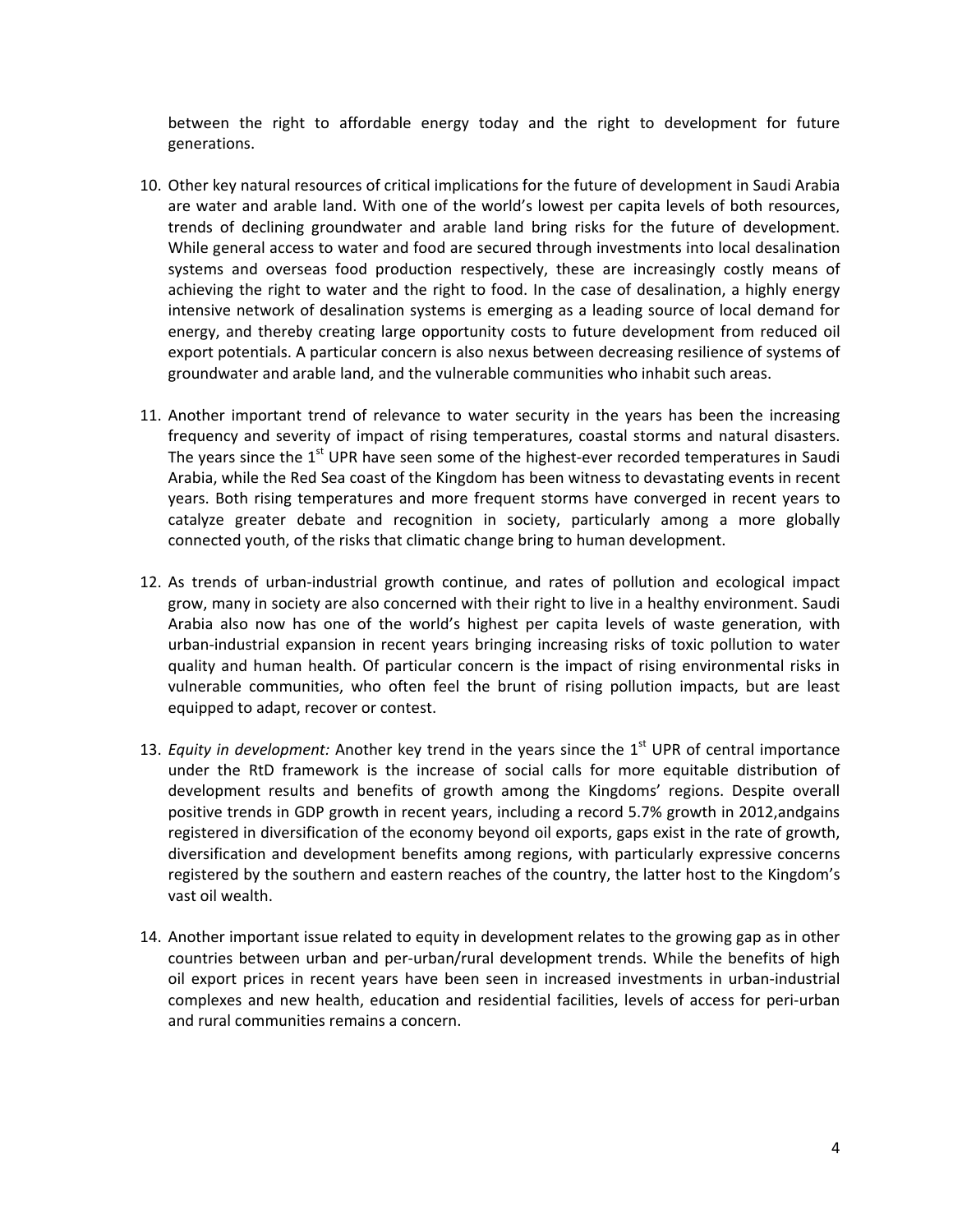#### **Part III. Recommended Actions**

- 15. Building on its membership in the UN Human Rights Council for the 2011‐2012 term, and in recognition of the relation between the RtD framework and various challenges emerging for the future of development in Saudi Arabia, an opportunity now exists to address situations of vulnerability in the country and craft a social compact built on principles of accountability, equity and inclusion. Looking ahead, a development model with expanded levels of accountability, equity and inclusion can be of great value to sustaining the Kingdom's hard‐won development gains into the future.
- 16. *Institutions for inclusion and accountability*: Efforts are needed to further develop the systemic, institutional, and individual capacities within National Human Rights Institutions, including the Saudi Human Rights Commission and the Saudi Human Rights Society. This should build on the new Memorandum of Understanding signed between the SHRC and OHCHR in 2012 and the standard models and mechanisms for OHCHR‐UNDP capacity development assistance to countries.
- 17. Building on the undertaking of the Kingdom's first two municipal elections in 2005 and 2011, new capacities should be developed in coming years to achieve the goal of the new women vote policy for the 2015 elections. This can build on cooperation between Government and UNDP in area of electoral assistance in previous elections in 2005 and 2011, and engage specific areas of need in advance of the 2015 municipal elections. This can build on and tailor the experiences from around the world in access of women to electoral processes, and can also be geared towards developing capacities of the new women appointees in the legislature (Shoura Council).
- 18. New capacities are also needed to empower the role of women and youth in society. One key mechanism will be to finalize and implement the country's first National Youth Strategy, developed with UNDP technical assistance, and engage male and female youth across the country in achieving its goals for more effective involvement in the process of development. Capacities are also needed for social institutions concerned with empowerment of vulnerable groups such as women, youth, minorities and expatriate workers. Initiatives can help develop the institutional capacities of foundations and other institutions engaged in supporting accountability, equity and inclusion for members of such groups.
- 19. *Capacities to sustain development for future generations*: Efforts are needed to develop and implement new laws, policies and actions plans that reduce the energy intensity of growth. This should include passage of the country's first Energy Conservation Law and its first Renewable Energy Strategy to set the framework and incentives for new public and private actions as well as new institutional capacities to carry forward this agenda such as the new Saudi Energy Efficiency Center whose mandate is being implemented with technical assistance of UNDP. Furthermore, greater efforts are needed to fully adapt development initiatives to scenarios of climate impact and vulnerability, and to support global efforts to help the most vulnerable to climate shocks including small island states and drought prone areas.